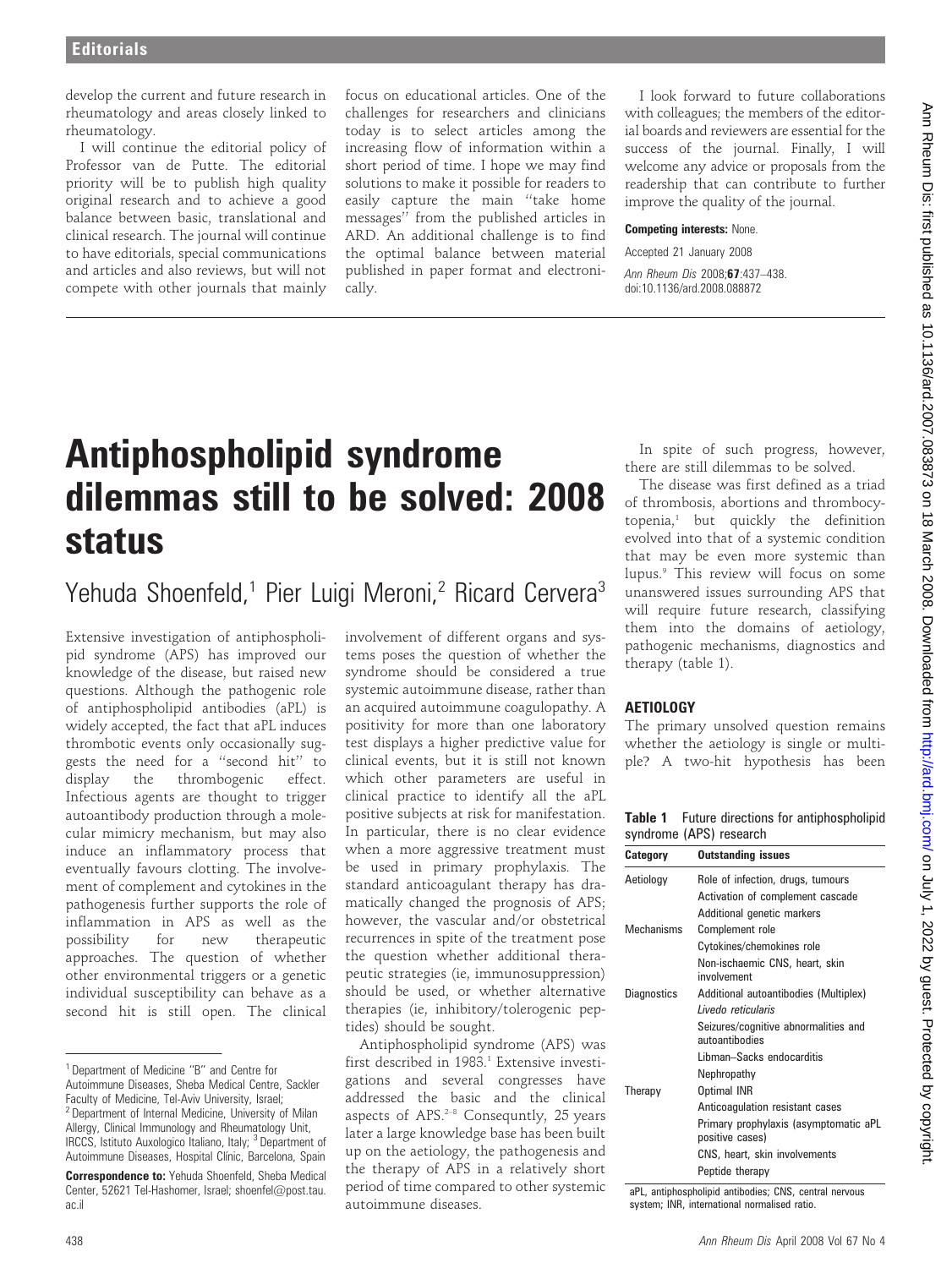suggested to explain the clinical observation that thrombotic events occur only occasionally in spite of the persistent presence of antiphospholipid antibodies (aPL). The aPL (''first hit'') increases the thrombophilic risk and the clotting takes place in the presence of another thrombophilic condition ("second hit").<sup>10</sup> It has been suggested that infectious processes may be the second hit since they frequently precede the full-blown state of the syndrome and may be the initiator of the catastrophic subtype.<sup>10</sup> Innate immunity receptors (ie, toll-like receptors (TLR)) and mediators (complement) involved in sensing microbial agents might synergise and contribute to the triggering the clotting event.<sup>10 11</sup> However, the infectious aetiology of APS is not limited to the triggering effect of infectious processes. In fact, it has been shown that antibodies against the main aPL antigenic target, ie,  $\beta$ 2 glycoprotein I (b2GPI), may be synthesised by B-cell clones cross-reacting with epitopes expressed on infectious agents as the result of a molecular mimicry between exogenous molecules and  $\beta$ 2GPI.<sup>12 13</sup> Whether an individual will develop APS will depend mainly on his/her genetic predisposition that may or may not favour the production of the cross-reacting autoantibodies.<sup>10</sup>

Therefore, if there are additional aetiological factors for APS, the questions remain: (1) are there other environmental factors that are responsible for inducing APS, ie, drugs, tumours? And (2) Are there other stimulants of the innate immune system driving it toward an overt APS, ie, redox effect?

If persistent positivity for aPL represents a condition necessary but not sufficient by itself to induce the clinical manifestations of the syndrome, is there a genetic background for explaining why a positive aPL carrier develops thrombotic events or remains asymptomatic? Could the same genetic background explain why the catastrophic variant does occur but only in some cases?

The presence of aPL, but not the clinical manifestations of the disease, has been associated with major histocompatibility complex (MHC) genes,<sup>14</sup> while concomitant genetic thrombophilic conditions were reported to increase the ultimate risk of thrombotic events.15

More recently, polymorphism of genes encoding for signalling pathways of proinflammatory mediators (ie, the tlr4 gene) was suggested to represent a protective factor for thrombosis.<sup>11</sup> A reduced inflammatory response could, in fact, protect

against the thrombogenic effect of aPL, while a prompt inflammatory response would favour it. Additionally, polymorphisms of other genes encoding for platelet glycoproteins have been found to increase the risk of thrombosis in patients with APS.15 Larger studies may address the question of whether or not polymorphisms of other candidate gene mechanisms may help in defining the susceptibility for developing the full-blown clinical manifestations of APS.

Conversely, it seems that sex hormones are less important in APS than in some other autoimmune diseases, such as systemic lupus erythaematosus (SLE), because the female/male ratio is not as high  $(5/1$  in APS and  $9/1$  in SLE).<sup>6</sup> However, other factors, such as trauma, arterial hypertension, smoking, high cholesterol levels, etc, could increase the risk for thrombosis.

## PATHOGENIC MECHANISMS

The hypercoagulable environment in APS is relatively well known. The key role of the up-regulated expression of tissue factor (TF) on the cell surface of endothelial cells and peripheral blood monocytes represents a relatively new aspect.<sup>16-18</sup> However, the revelation of complement involvement in experimental placental pathology as well as in thrombosis mod $els^{19-21}$  has been a finding that may facilitate the pursuit of new therapeutic agents, such as complement activation inhibitors. At the present time there is no data for APS patients regarding the involvement of complement in the vascular manifestation, and there are contrasting findings in human placentas. $2223$ Hence, the questions remaining here are: (1) is complement activation really instrumental in human APS? (2) Which aspects of the syndrome (venous/arterial/microcirculation thrombosis) are involved? And (3) if the APS clinical manifestations are closely associated to a strong pro-inflammatory mediator such as complement, what kind of cytokines/chemokines are involved in the pathogenesis of APS lesions?

There is evidence for the importance of tumour necrosis factor (TNF)  $\alpha$  in the experimental models of aPL-mediated foetal loss.24 Will anti-TNFa agents be incorporated as therapeutic tools? There is no clear answer at the moment, but it is intriguing that treatment of pregnant mice with polyethylene glycol-conjugated soluble TNF-R type  $I,^{24}$  or vaccination with  $TNF\alpha$ <sup>25</sup> protected them from the foetal loss induced by aPL.

The redundancy of the cytokine system raises the question of whether or not additional cytokines or chemokines may be involved. This is apparently the case since chemokines are important in mediating the aPL foetal loss in the murine model<sup>26</sup>

Do these findings support the presence of an inflammatory process in APS? This is still an open question, since there is no sound evidence for a systemic inflammation in patients to date. This is true for vascular events in particular rather than for the placental involvement.

Other enigmas to be solved relate to the involvement of the central nervous system (CNS) not due to ischaemic processes and heart valve afflictions (Libman–Sacks endocarditis).27–29 The CNS involvement entails seizures, cognitive impairments, migraine, etc.<sup>7</sup> The experimental models allude to hyperactive behaviour of mice with induced APS.<sup>30</sup> There are additional studies alluding to some mechanisms such as synaptosomal destruction and direct aPL binding to neuronal cells.31 32 However, the precise mechanisms by which aPL effects the brain are still not understood. A possible relationship with the anti-NR2 antibodies, whose presence has been related with cognitive dysfunction in SLE patients,<sup>33</sup> should be verified. This may lead to a better understanding of the mechanisms of cognitive impairment or memory loss in general.

Similarly, deciphering the mechanism of Libman–Sacks endocarditis may prevent many valve replacements, as well as some of the cerebrovascular accidents closely associated with the valve involvement.

# DIAGNOSTIC CRITERIA

The detection of aPL is a milestone in the diagnosis of APS, but frequently the answer from the laboratory is not clear enough. Despite the fact that the diagnosis of APS so far is based on a panel of serological and functional assays (ie, anticardiolipin (aCL), anti- $\beta$ 2GPI antibodies or lupus anticoagulant (LA)), there are cases negative for these autoantibodies but with clinical manifestations comparable to the classical examples.<sup>34</sup>

The most recent consensus paper stated that the positivity for more than one laboratory test displays a higher predictive value for clinical events, the highest risk being a positivity for all three assays.<sup>5</sup> However, it is not known whether there are combinations of other autoantibodies that carry a more deleterious prognosis.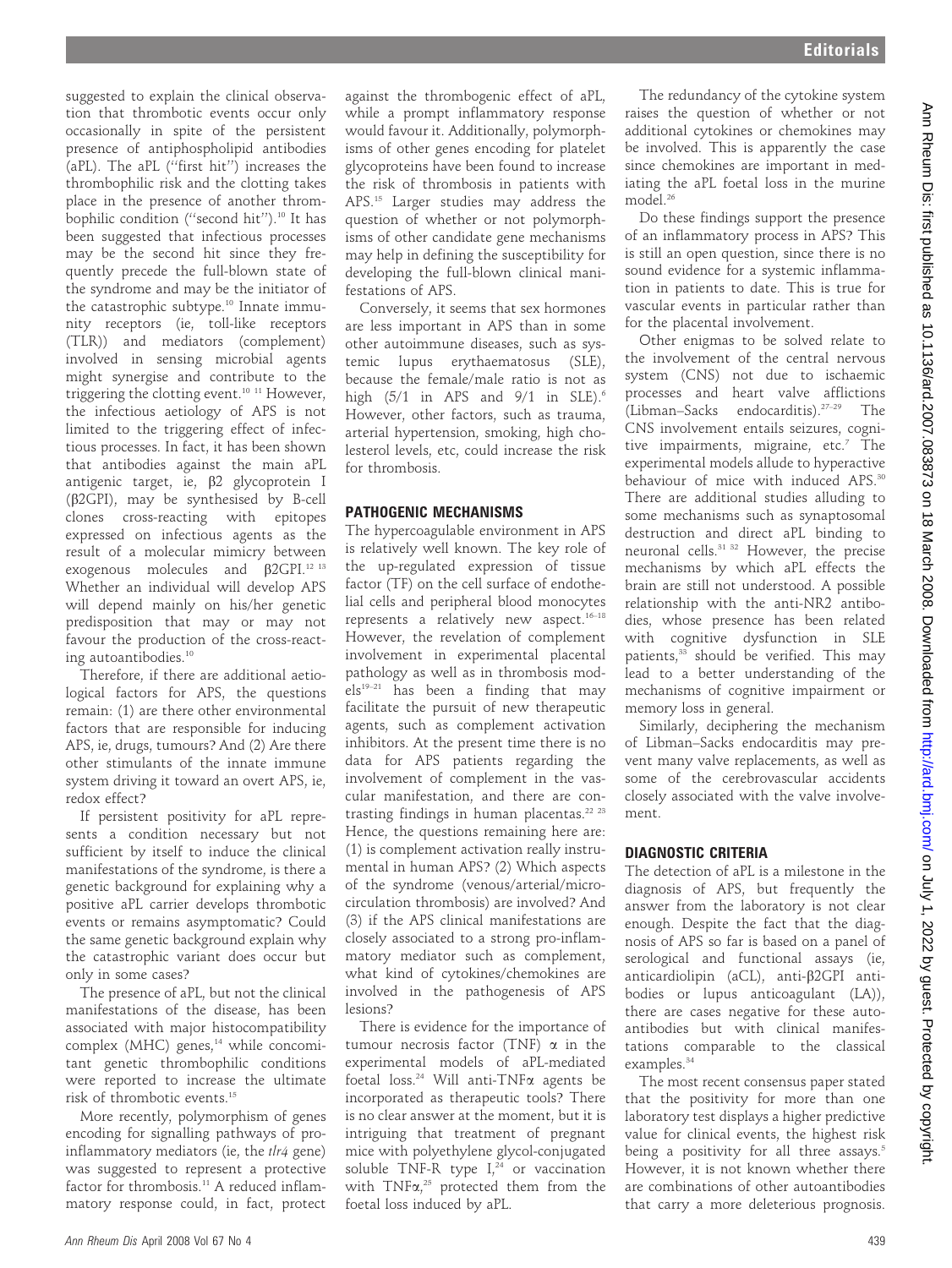For example, what is the significance of antibodies against the chromatin antigens (in particular nucleosomes) frequently detected in patients with primary APS?<sup>35</sup> Do they represent a signature for developing a systemic lupus disease in the future?

So far, more than 25 different autoantibodies have been reported in relation to APS;<sup>36</sup> are all of them pathogenic, synergistic, or are some of them just an epiphenomenon?

Are better still classification criteria needed? The recently updated classification criteria for APS state that seizures, livedo reticularis, Libman–Sacks endocarditis and nephropathy are features undoubtedly frequent in patients with APS. However, their adoption as independent criteria for definite APS was suggested to decrease the diagnostic specificity.<sup>5</sup> Should the possibility of combining standard manifestations with the new suggested ones be taken into consideration in order to improve the sensitivity of our classification guidelines? Should definite as well as possible/probable APS diagnosis be proposed in cases that are negative for the classic, but positive for the newlymentioned clinical features?

# THERAPEUTICAL DILEMMA

There is no question that despite the very effective therapies achieved during the last  $decade<sub>i</sub>$ <sup>1</sup> the optimum therapy has not yet been reached. Questions such as the following are yet to be answered.

Regarding the obstetrical aspects of the syndrome, low dose aspirin (LDASA) plus unfractionated or low molecular weight heparin (LMWH) are effective in the majority of the cases, but recurrent miscarriages in spite of the therapy are not rare. What is the alternative therapy in such refractory cases? Should intravenous immunoglobulins (IVIG) be used in addition to LDASA and heparin? Should corticosteroids be added in line with evidence of a local inflammation from animal studies as well as from histological analysis of placental tissues from APS women?<sup>11 37</sup> Should the pharmacological activity of heparin be re-evaluated according to its inhibitory effect on complement and/or chemokines? Keeping in mind the new findings from the experimental aPLmediated foetal loss models, should the pharmacological activity of heparin be reconsidered? In fact, it is widely accepted that heparin displays a strong binding activity to  $\beta$ 2GPI, and it is potentially able to compete with the binding of  $\beta$ 2GPI to placental structures. In addition, heparin also displays an inhibitory activity against

the new pro-inflammatory pathogenic players in aPL-mediated foetal loss: ie, complement and chemokines.

Regarding the vascular aspects of the syndrome, several additional questions arise: (1) what is the ideal INR to be achieved? Although several studies favour a target of  $2.5<sup>2</sup>$  it is possible that specific situations (ie, recurrence of thrombosis, catastrophic APS, arterial events, etc) may required a higher target. (2) Should a more aggressive treatment (ie, higher international normalisation ratio (INR)) be used in the management of CNS ischaemic involvement, particularly in APS secondary to systemic autoimmune disease?<sup>27</sup> (3) Should INR be measured/monitored by the patients? (4) What should be done with anticoagulant resistant cases? Should pharmacogenetic studies be performed? Should the use of immunosuppressive therapy (ie, anti-CD20 agents) be taken into account to modulate the B-cell compartment and to down-regulate the production of pathogenic autoantibodies? Would heparin be the ideal agent due to its  $\beta_2$ GPI displacing and anti-complement/ chemokine characteristics, or should other anticoagulants be used? (5) What is the best therapy for catastrophic APS (plasma exchange, IVIG, LDASA, anticoagulants, antibiotics, anticytokines etc)? (6) Given the efficacy of hydroxychloroquine and statins in experimental models of APS, what should their role be in treating the clinical manifestations of the syndrome?

Special concerns may be raised regarding prevention and attitude towards ''grey zone'' cases. There are several questions depending on different conditions. In the case of asymptomatic aPL clearlypositive subjects (medium/high aCL/antib2GPI antibody titres and/or LA), should further traditional risk factors just be avoided and the patients treated for primary prophylaxis with LDASA? Should new risk factors (such as a proinflammatory susceptibility profile) be looked for? Should a more aggressive treatment be used in managing transient risk conditions (prolonged venous stasis)?

By contrast, in the case of asymptomatic subjects that are aPL ''grey zone'' positive (low aCL/anti- $\beta$ 2GPI antibody titres and negative LA), is a prophylactic regimen with LDASA really needed keeping in mind the low rate of thrombotic events and the apparently low protective role of such a therapy?<sup>37</sup> Should just a simple follow-up be performed?

More importantly, is there any predictive marker for the development of the clinical manifestations in asymptomatic

aPL positive subjects? Can APS be predicted years in advance (family history, autoantibodies) and can it be predicted whom to offer preventative treatment to? And how should these patients be treated: full anticoagulation therapy or only LDASA?

If the infectious aetiology of APS is true, and infectious episodes represents trigger hits for clotting, should antibiotics and vaccines be involved in the preventive therapy of APS?<sup>10</sup>

Finally, it is also useful to speculate on future therapeutical approaches based on the information from experimental studies: (1) should complement component inhibitors be added to the treatment regime? (2) What could be the role of peptide-specific therapy be? (3) Could treatment aimed at modulating the signalling pathways triggered by aPL complexed with b2GPI on the cell membrane offer an additional future approach?

Regarding the first question, there is experimental evidence that peptides displaying b2GPI epitopes recognised by aPL may inhibit the autoantibody binding and the aPL-associated manifestations in in vivo experimental animal models.39 A comparable protective effect was also related to the ability of another peptide to displace b2GPI from the cell membrane of endothelial cells and monocytes, making the molecule no longer available for the autoantibodies and eventually inhibiting cell activation.40 By contrast, antagonists of the putative receptor(s) for  $\beta$ 2GPI (such as blocking antibodies) might be used to inhibit/reduce the binding of  $\beta$ 2GPI to target cell membranes. Moreover, inhibitors of intracellular signalling triggered by aPL (ie, nuclear factor (NF)-kB or p38 mitogen-activating protein kinase (p38MAPK) inhibitors) have been shown to be effective in in vitro and in vivo experimental models and can theoretically be used in patients.<sup>41-43</sup>

### IS ATHEROSCLEROSIS ASSOCIATED WITH APL?

aPL have been associated with accelerated atherosclerosis mainly on the basis of in vivo experimental models where passive infusion of aPL or active induction of antibodies cross-reacting with murine β2GPI showed an enhanced formation of atherosclerotic plaques.43 Additional in vitro findings suggested a potential role for aPL in atherosclerosis. In particular, b2GPI-dependent aPL are associated with endothelial perturbation, with the induction of a pro-inflammatory and procoagulant phenotype and cross-reaction with oxidised low density lipoproteins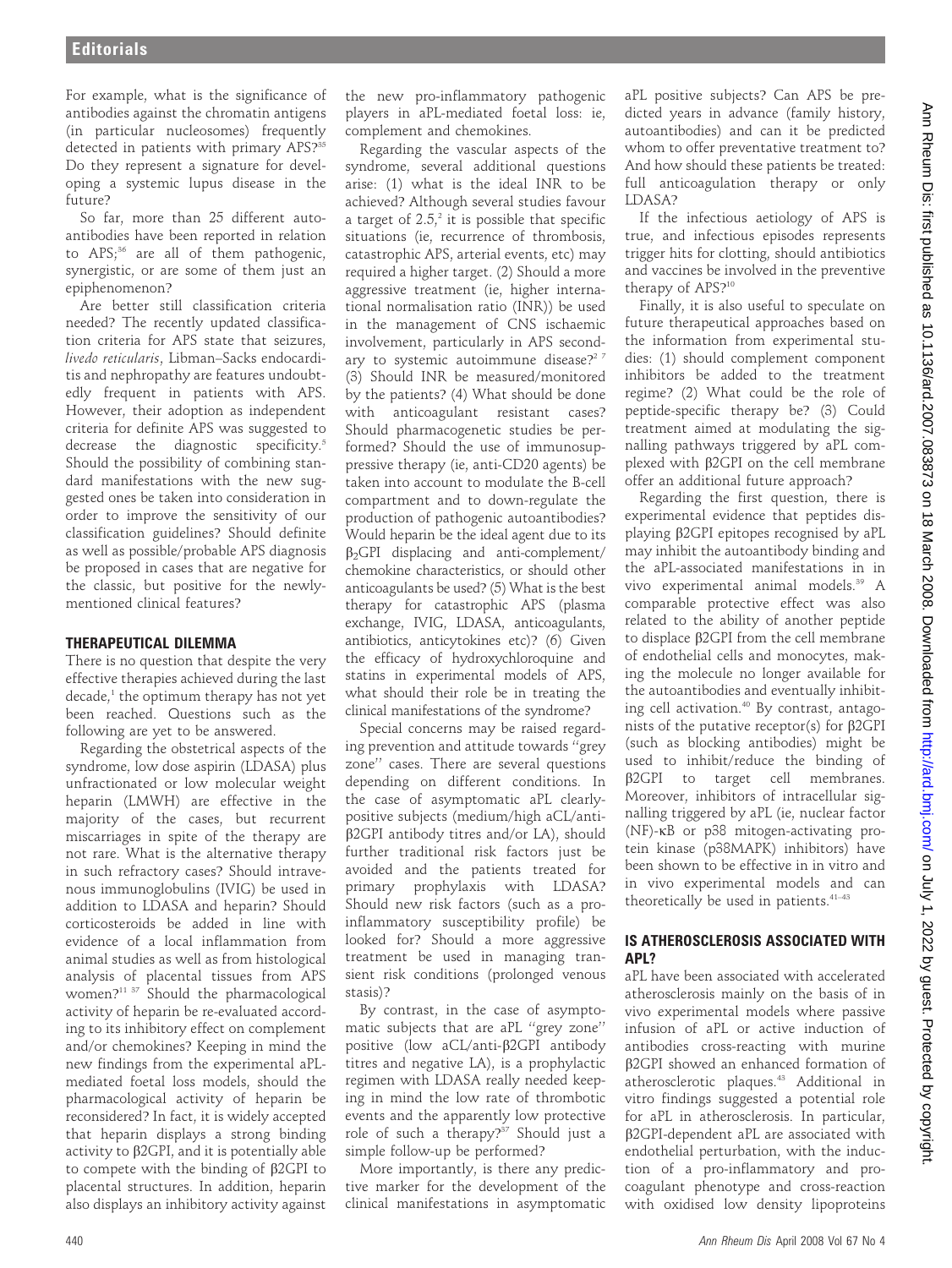(ox-LDL).44–46 These events may play a role in the inflammatory process localised in the atherosclerotic plaque. However, a few clinical studies with small series of patients did show clear evidence of accelerated atherosclerosis in patients with primary APS in the absence of any underlying systemic autoimmune disease.47 48 Furthermore, large studies in SLE patients found no association between aPL and the accelerated atherosclerotic process characteristic of this disease.49–53 Hence, the issue of aPL association with atherosclerosis is still unresolved and large multicentre studies in patients with primary APS are necessary to reach definite answers.<sup>54</sup>

In conclusion, from the above list of questions and dilemmas it seems that an optimal regime toward APS is approaching, yet there is still some distance to go.

Competing interests: None declared.

Accepted 3 January 2008

Ann Rheum Dis 2008;67:438–442. doi:10.1136/ard.2007.083873

#### **REFERENCES**

- 1. **Hughes GRV.** Thrombosis, abortion, cerebral disease and the lupus anticoagulant. Br Med J 1983;287:1088–9.
- 2. Lockshin MD. Update on antiphospholipid syndrome. Bull NYU Hosp Jt Di 2006;64:57–9.
- 3. Lim W, Crowther MA, Eikelboom JW. Management of antiphospholipid antibody syndrome: a systematic review. JAMA 2006;295:1050–7.
- 4. Empson M, Lassere M, Craig J, Scott J. Prevention of recurrent miscarriage for women with antiphospholipid antibody or lupus anticoagulant. Cochrane Database Syst Rev 2005;18:CD002859.
- 5. Mivakis S, Lockshin MD, Atsumi T, Branch DW, Brey RL, Cervera R, et al. International consensus statement on an update of the classification criteria for definite antiphospholipid syndrome (APS). J Thromb Haemost 2006;4:295–306.
- 6. Kaul MS, Erkan D, Sammaritano L, Lockshin MD. Assessment of the 2006 revised antiphospholipid syndrome classification criteria. Ann Rheum Dis 2007 2007;66:927–30
- 7. **Cervera R, Piette JC, Font J, Khamashta MA** Shoenfeld Y, Camps MT, et al. Antiphospholipid syndrome: clinical and immunologic manifestations and patterns of disease expression in a cohort of 1,000 patients. Arthritis Rheum 2002;46:1019–27.
- 8. Khamashta MA, Cuadrado MJ, Mujic F, Taub NA, Hunt BJ, Hughes GRV. The management of thrombosis in the antiphospholipid syndrome. N Engl J Med 1995;32:993–7.
- 9. Marai I, Zandman-Goddard G, Shoenfeld Y. The systemic nature of the antiphospholipid syndrome. Scand J Rheumatol 2004;33:365-72.
- 10. **Shoenfeld Y, Blank M, Cervera R, Font J, Raschi E,** Meroni PL. Infectious origin of the antiphospholipid syndrome. Ann Rheum Dis 2006;65:2-6.
- 11. Pierangeli SS, Vega-Ostertag ME, Raschi E, Liu X, Romay-Penabad Z, De Micheli V, et al. Toll like receptor 4 is involved in antiphospholipid- mediated thrombosis: in vivo studies. Ann Rheum Dis 2007;66:1327–33.
- 12. Blank M, Krause I, Fridkin M, Keller N, Kopolovic J, Goldberg I, et al. Bacterial I induction of autoantibodies to  $\beta$ 2-glycoprotein-I accounts for the

infectious aetiology of antiphospholipid syndrome. J Clin Invest 2002;109:797-804.

- 13. Krause I, Blank M, Cervera R, Font J, Matthias T, Pfeiffer S, et al. Cross-reactive epitopes on  $\beta_2$ glycoprotein-I and Saccharomyces cerevisiae in patients with the antiphospholipid syndrome. Ann NY Acad Sci 2007;1108:481–8.
- 14. Sebastiani GD, Minisola G, Galeazzi M. HLA class II alleles and genetic predisposition to the antiphospholipid syndrome. Autoimmun Rev 2004;3:70–5.
- 15. Jiménez S, Tàssies D, Espinosa G, García-Criado A, Plaza J, Monteagudo J, et al. Double heterozygosity polymorphisms for platelet glycoproteins la/IIa and IIb/ IIIa increases arterial thrombosis and arterioesclerosis in patients with the antiphospholipid syndrome or with systemic lupus erythematosus Ann Rheum Dis Published Online First: 29 August 2007. doi:10.1136/ ard.2007.077321
- 16. Lopez-Pedrera C, Buendia P, Aguirre MA, Velasco F, Cuadrado MJ. Antiphospholipid syndrome and tissue factor: a thrombotic couple. Lupus 2006;15:161–6.
- 17. Pierangeli SS, Vega-Ostertag M, Harris EN. Intracellular signaling triggered by antiphospholipid antibodies in platelets and endothelial cells: a pathway to targeted therapies. Thromb Res 2004;114:467–76.
- 18. Wolberg AS, Roubey RA. Mechanisms of autoantibody-induced monocyte tissue factor expression. Thromb Res 2004;114:391-6.
- 19. **Salmon JE,** Girardi G. Antiphospholipid antibodies and pregnancy loss: a disorder of inflammation. J Reprod Immunol 2008;77:51–6.
- 20. Fischetti F, Durigutto P, Pellis V, Debeus A, Macor P, Bulla R, et al. Thrombus formation induced by antibodies to beta2-glycoprotein I is complement dependent and requires a priming factor. Blood 2005;106:2340–6.
- 21. Pierangeli SS, Girardi G, Vega-Ostertag M, Liu X, Espinola RG, Salmon J. Requirement of activation of complement C3 and C5 for antiphospholipid antibodymediated thrombophilia. Arthritis Rheum 2005;52:2120–4.
- 22. Shamonki JM, Salmon JE, Hyjek E, Baergen RN. Excessive complement activation is associated with placental injury in patients with antiphospholipid antibodies. Am J Obstet Gynecol 2007;196:167e1–5.
- 23. Cavazzana I, Nebuloni M, Cetin I, Acaia B, Saino S, Borghi MO, et al. Complement activation in antiphospholipid syndrome: a clue for an inflammatory process? J Autoimmun 2007;28:160-4.
- 24. **Berman J,** Girardi G, Salmon JE. TNF-alpha is a critical effector and a target for therapy in antiphospholipid antibody-induced pregnancy loss. J Immunol 2005;174:485–90.
- 25. Blank M, Krause I, Wildbaum G, Karin N, Shoenfeld Y. TNFa DNA vaccination prevents clinical manifestations of experimental antiphospholipid syndrome. Lupus 2003;12:546–9.
- 26. Martinez de la Torre Y, Buracchi C, Borroni EM, Dupor J, Bonecchi R, Nebuloni M, et al. Protection against inflammation- and autoantibody-caused fetal loss by the chemokine decoy receptor D6. Proc Natl Acad Sci USA 2007;104:2319–24.
- 27. Giannakopoulos B, Passam F, Rahgozar S, Krilis SA. Current concepts on the pathogenesis of the antiphospholipid syndrome. Blood 2007;109:422–30.
- 28. Sokol DK, O'Brien RS, Wagenknecht DR, Rao T, McIntyre JA. Antiphospholipid antibodies in blood and cerebrospinal fluids of patients with psychosis. J Neuroimmunol 2007;190:151–6.
- Moyssakis I, Tektonidou MG, Vasilliou VA, Samarkos M, Votteas V, Moutsopoulos HM. Libman-Sacks endocarditis in systemic lupus erythematosus: prevalence, associations, and evolution. Am J Med 2007;120:636–42.
- 30. **Ziporen L,** Shoenfeld Y, Levy Y, Korcyn AD, Neurological dysfunction and hyperactive behavior associated with antiphospholipid syndrome: a mouse model. J Clin Invest 1997;100:613-19.
- 31. Chapman J, Cohen-Armon M, Shoenfeld Y, Korcyn AD. Antiphospholipid antibodies permeabilize and depolarize brain synaptoneurosomes. Lupus 1999;8:127–33.
- 32. Lavazza T, Dipinto A, Borghi MO, Usuelli V, Bergamaschi A, Zimarino V, et al. Antiphospholipid antibodies and central nervous system involvement: direct autoantibody binding to neuronal cells. Clin Exp Rheumatol 2007;25:25.
- 33. Lapteva L, Nowak M, Yarboro CH, Takada K, Roebuck-Spencer T, Weickert T, et al. Anti-N-methyl-D-aspartate receptor antibodies, cognitive dysfunction, and depression in systemic lupus erythematosus. Arthritis Rheum 2006;54: 2505–14.
- 34. Hughes GR, Khamashta MA. Seronegative antiphospholipid syndrome. Ann Rheum Dis 2003;62:1127.
- 35. **Andreoli L, Pregnolato F, Burlingame R, Fanelli V,** Allegri F, Radice A, et al. Antinucleosome antibodies in primary antiphospholipid syndrome. Clin Exp Rheumatol 2007;25:35.
- 36. Shoenfeld Y, Ting G, Katz U, Sherer Y. Autoantibody explosion in antiphospholipid syndrome. J Autoimmun 2008;30:74–83.
- 37. Stone S, Pijnenborg R, Vercruysse L, Poston R, Khamashta MA, Hunt BJ, Poston L. The placental bed in pregnancies complicated by primary antiphospholipid syndrome. Placenta 2006;27:457– 67.
- 38. **Erkan D, Harrison MJ, Levy R, Peterson M,** Petri M, Sammaritano L, et al. Aspirin for primary thrombosis prevention in the antiphospholipid syndrome: a randomized, double-blind, placebocontrolled trial in asymptomatic antiphospholipid antibody-positive individuals. Arthritis Rheum 2007;56:2382–91.
- **Blank M, Shoenfeld Y, Cabilly S, Heldman Y, Fridkin** M, Katchalski-Katzir E. Prevention of experimental antiphospholipid syndrome and endothelial cell activation by synthetic peptides. Proc Natl Acad Sci USA 1999;96:5164–8.
- **Ostertag MV, Liu X, Henderson V, Pierangeli SS. A** peptide that mimics the Vth region of beta-2-glycoprotein I reverses antiphospholipidmediated thrombosis in mice. Lupus 2006;15:358– 65.
- 41. Vega-Ostertag M, Casper K, Swerlick R, Ferrara D, Harris EN, Pierangeli SS. Involvement of p38 MAPK in the up-regulation of tissue factor on endothelial cells by antiphospholipid antibodies. Arthritis Rheum 2005;52:1545–54.
- 42. Pierangeli SS, Vega-Ostertag M, Harris EN. Intracellular signaling triggered by antiphospholipid antibodies in platelets and endothelial cells: a pathway to targeted therapies. Thromb Res 2004;114:467–76.
- 43. Yasuda S, Bohgaki M, Atsumi T, Koike T. Pathogenesis of antiphospholipid antibodies: impairment of fibrinolysis and monocyte activation via the p38 mitogen-activated protein kinase pathway. Immunobiology 2005;210:775–80.
- 44. Shoenfeld Y, Gerli R, Doria A, Matsuura E, Cerinic MM, Ronda N, et al. Accelerated atherosclerosis in autoimmune rheumatic diseases. Circulation 2005;112:3337–47.
- 45. Doria A, Sherer Y, Meroni PL, Shoenfeld Y. Inflammation and accelerated atherosclerosis: basic mechanisms. Rheum Dis Clin North Am 2005;31:355-62.
- 46. Meroni PL, Raschi E, Testoni C, Borghi MO. Endothelial cell activation by antiphospholipid antibodies. Clin Immunol 2004;112:169–74.
- 47. Matsuura E, Kobayashi K, Tabuchi M, Lopez LR. Accelerated atheroma in the antiphospholipid syndrome. Rheum Dis Clin North Am 2006;32:537-51.
- 48. **Jimenez S, Garcia-Criado MA, Tassies D, Reverter** JC, Cervera R, Gilabert MR, et al. Preclinical vascular disease in systemic lupus erythematosus and primary antiphospholipid syndrome. Rheumatology 2005;44:756–61.